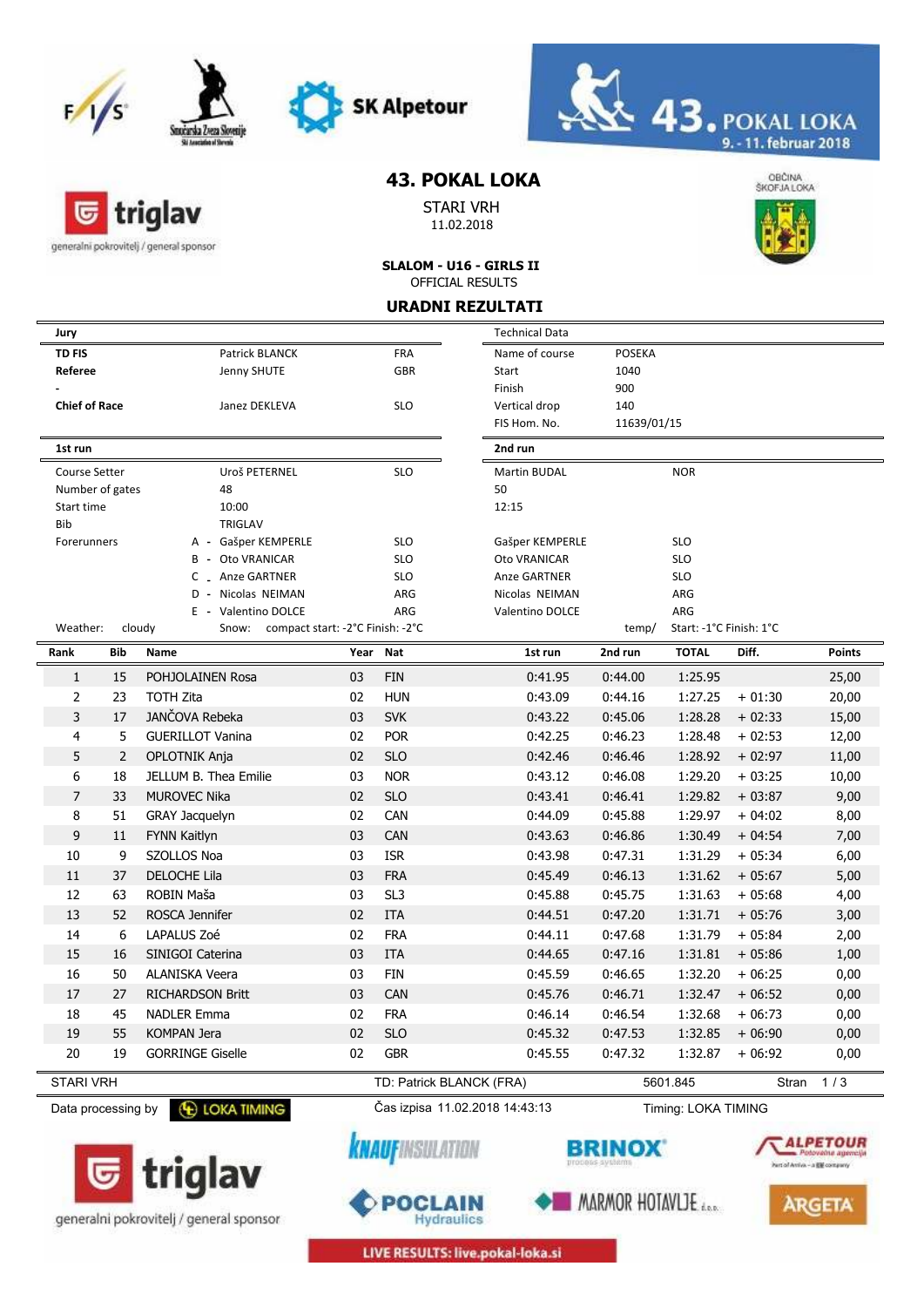





# **43. POKAL LOKA**

STARI VRH 11.02.2018



generalni pokrovitelj / general sponsor

匠

triglav

## **SLALOM - U16 - GIRLS II** OFFICIAL RESULTS

#### **URADNI REZULTATI**

| Rank | Bib | Name                      | Year Nat |                 | 1st run | 2nd run | <b>TOTAL</b> | Diff.    | <b>Points</b> |
|------|-----|---------------------------|----------|-----------------|---------|---------|--------------|----------|---------------|
| 21   | 34  | <b>CAPPELINI Vittoria</b> | 02       | <b>ITA</b>      | 0:45.39 | 0:47.80 | 1:33.19      | $+07:24$ | 0,00          |
| 22   | 54  | <b>NOVOTNA Dora</b>       | 02       | <b>CZE</b>      | 0:46.34 | 0:47.05 | 1:33.39      | $+07:44$ | 0,00          |
| 23   | 42  | <b>PALLARI Rija</b>       | 03       | <b>FIN</b>      | 0:45.08 | 0:48.41 | 1:33.49      | $+07:54$ | 0,00          |
| 24   | 12  | ZLATKOVA Julia            | 03       | <b>BUL</b>      | 0:45.27 | 0:48.41 | 1:33.68      | $+07:73$ | 0,00          |
| 25   | 35  | ALIČ Esma                 | 02       | <b>BIH</b>      | 0:46.22 | 0:47.56 | 1:33.73      | $+07:78$ | 0,00          |
| 26   | 30  | <b>VOLMER Yara</b>        | 03       | <b>NED</b>      | 0:45.78 | 0:48.55 | 1:34.33      | $+08:38$ | 0,00          |
| 27   | 13  | VANDENBOGAERDE Amber      | 02       | <b>BEL</b>      | 0:45.64 | 0:49.18 | 1:34.82      | $+08:87$ | 0,00          |
| 28   | 4   | <b>BROZ Lora</b>          | 02       | <b>CRO</b>      | 0:46.15 | 0:49.50 | 1:35.65      | $+09:70$ | 0,00          |
| 29   | 62  | <b>RUPAR Ana</b>          | 02       | SL <sub>3</sub> | 0:47.12 | 0:49.03 | 1:36.08      | $+10:13$ | 0,00          |
| 30   | 36  | <b>MUELLER Molly</b>      | 02       | <b>USA</b>      | 0:47.14 | 0:49.04 | 1:36.18      | $+10:23$ | 0,00          |
| 31   | 25  | <b>NORWIK Viktoria</b>    | 02       | <b>NOR</b>      | 0:47.74 | 0:48.56 | 1:36.30      | $+10:35$ | 0,00          |
| 32   | 31  | <b>CATLIN Glesni</b>      | 02       | <b>GBR</b>      | 0:47.23 | 0:49.91 | 1:37.14      | $+11:19$ | 0,00          |
| 33   | 53  | <b>CASTNER Haley</b>      | 02       | <b>USA</b>      | 0:47.62 | 0:49.72 | 1:37.30      | $+11:35$ | 0,00          |
| 34   | 47  | DOORNEN Hilde van         | 03       | <b>NED</b>      | 0:47.50 | 0:51.68 | 1:39.18      | $+13:23$ | 0,00          |
| 35   | 43  | <b>BOURBON Fien</b>       | 03       | <b>BEL</b>      | 0:48.81 | 0:51.02 | 1:39.83      | $+13:88$ | 0,00          |
| 36   | 21  | ETTLI Ariadni             | 02       | <b>GRE</b>      | 0:48.38 | 0:52.10 | 1:40.48      | $+14:53$ | 0,00          |
| 37   | 48  | DOBRODOLAC Daša           | 03       | <b>SRB</b>      | 0:49.11 | 0:52.27 | 1:41.38      | $+15:43$ | 0,00          |
| 38   | 7   | OSTASZEWSKI Helenka       | 02       | <b>USA</b>      | 0:54.73 | 0:49.71 | 1:44.44      | $+18:49$ | 0,00          |
| 39   | 10  | <b>CRAWFORD Katie</b>     | 02       | <b>NZL</b>      | 0:50.10 | 0:56.02 | 1:46.12      | $+20:17$ | 0,00          |
| 40   | 29  | <b>KARAĐOLE Karla</b>     | 03       | <b>CRO</b>      | 0:47.52 | 0:59.91 | 1:47.43      | $+21:48$ | 0,00          |
| 41   | 39  | <b>BROOMHEAD Elli-mae</b> | 03       | <b>AUS</b>      | 0:52.74 | 0:57.90 | 1:50.64      | $+24:69$ | 0,00          |
| 42   | 58  | VAVALEKA Konstantina      | 03       | <b>GRE</b>      | 1:10.72 | 1:08.34 | 2:19.01      | $+53:06$ | 0,00          |

#### **DID NOT START 1st RUN**

| Bib | <b>Name</b>          | Year Nat         |  |
|-----|----------------------|------------------|--|
| 32  | FERENIDOU Anastasia  | 03<br><b>GRE</b> |  |
| 46  | OIKONOMOU Maria Lydi | 02<br><b>GRE</b> |  |

#### **DID NOT FINISH 1st RUN**

| <b>Bib</b>                              | <b>Name</b>           | Year Nat                            |            |                                  |                                                                              |
|-----------------------------------------|-----------------------|-------------------------------------|------------|----------------------------------|------------------------------------------------------------------------------|
| 3                                       | <b>DZELME Katrina</b> | 02                                  | LAT        |                                  |                                                                              |
| 8                                       | RADOVIC Ivana         | 03                                  | <b>MNE</b> |                                  |                                                                              |
| 24                                      | <b>SCHIPPERS Nina</b> | 03                                  | <b>NED</b> |                                  |                                                                              |
| 26                                      | ĐUROVIĆ Katarina      | 03                                  | <b>SRB</b> |                                  |                                                                              |
| 28                                      | STRACHANOVA Silvia    | 02                                  | <b>SVK</b> |                                  |                                                                              |
| <b>STARI VRH</b>                        |                       | TD: Patrick BLANCK (FRA)            |            | SLO 5601.845                     | Stran $2/3$                                                                  |
| Data processing by                      | <b>E LOKA TIMING</b>  | Čas izpisa 11.02.2018 14:43:14      |            | Timing: LOKA TIMING              |                                                                              |
|                                         | <b>G</b> triglav      | <b>KNAUFINSULATION</b>              |            | <b>BRINOX</b><br>process systems | <i><b>ALPETOUR</b></i><br>Potoveme agencije<br>Part of Antiox - a EM company |
| generalni pokrovitelj / general sponsor |                       | <b>POCLAIN</b><br><b>Hydraulics</b> |            | MARMOR HOTAVLJE                  | <b>ARGETA</b>                                                                |

LIVE RESULTS: live.pokal-loka.si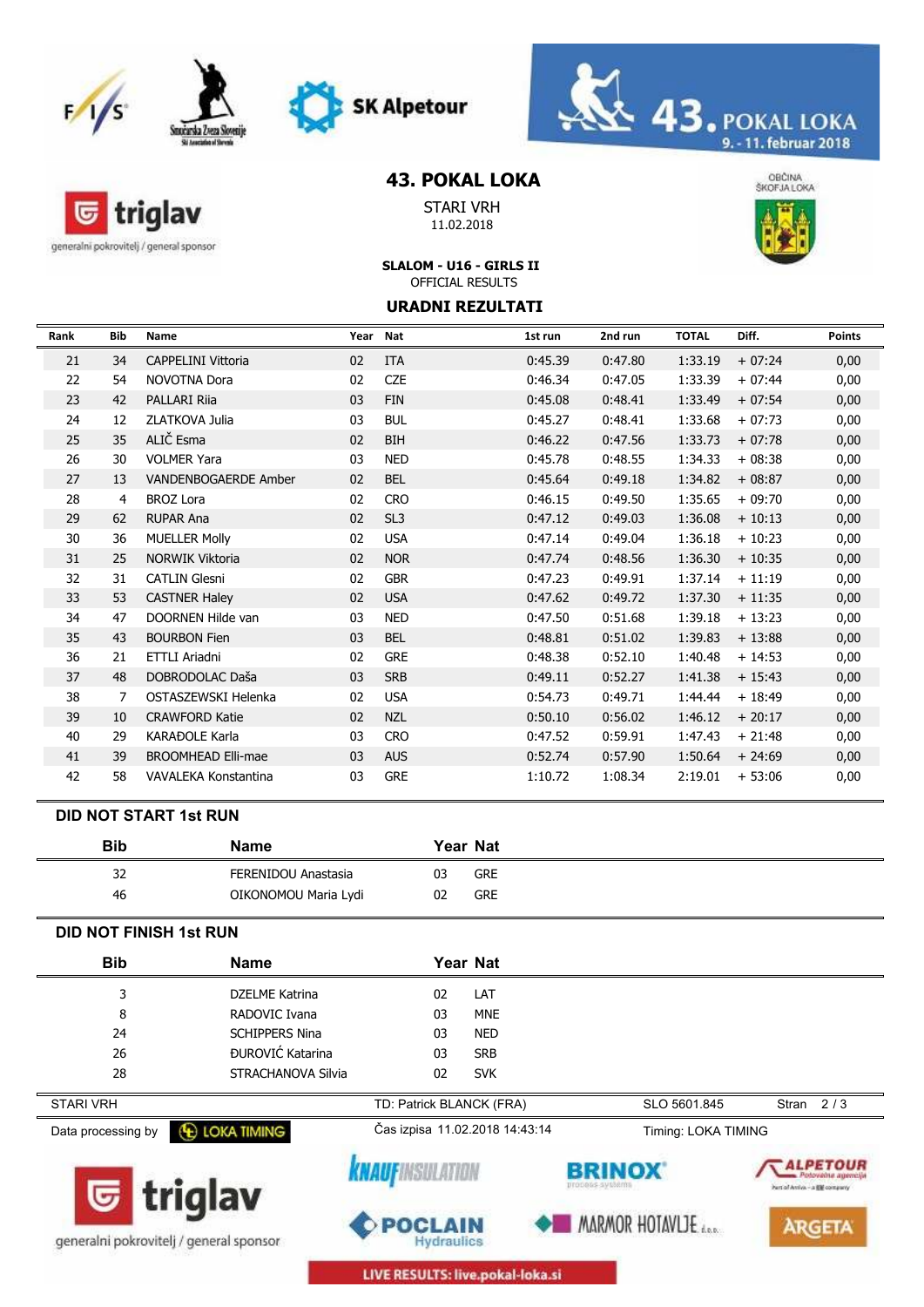# **SK Alpetour**  $\frac{1}{s}$



# **43. POKAL LOKA**



STARI VRH 11.02.2018



**SLALOM - U16 - GIRLS II** OFFICIAL RESULTS

|  | <b>URADNI REZULTATI</b> |
|--|-------------------------|
|  |                         |

| 40 | STASZOWSKA Agata         | 02 | CZE.            |
|----|--------------------------|----|-----------------|
| 44 | BOERSUM G. Nora Kristine | 02 | <b>NOR</b>      |
| 49 | <b>SUROVA Alica</b>      | 02 | <b>SVK</b>      |
| 57 | ROMANIDOU Chrysoula      | 03 | <b>GRF</b>      |
| 60 | PIŽORN Ajda              | 03 | SL <sub>2</sub> |
| 61 | POŽENEL VILHAR Urša      | 02 | SL3             |
|    |                          |    |                 |

#### **DISQUALIFIED 1st RUN**

| Bib | <b>Name</b>              | Year Nat              | <b>Gates</b> |
|-----|--------------------------|-----------------------|--------------|
| 14  | GRBOVIČ Zoja             | <b>SRB</b><br>02      | 48           |
| 38  | <b>SKROBANSKA Simona</b> | <b>BUL</b><br>02      | 44           |
| 42  | PALLARI Rija             | FIN<br>03             | 44           |
| 56  | KNIFIC Lina              | SL <sub>2</sub><br>02 | 44           |
| 59  | DROBNIČ Nina             | SL <sub>2</sub><br>03 | 47           |

#### **DID NOT FINISH 2.nd RUN**

| <b>Bib</b> | lamc                | <b>Year Nat</b>  |  |
|------------|---------------------|------------------|--|
| 20<br>zu   | <b>JONES Amelia</b> | AUS<br>U3<br>$-$ |  |

#### **DISQUALIFIED 2nd RUN**

| <b>Bib</b> | <b>Name</b>          | Year Nat         | Gates |
|------------|----------------------|------------------|-------|
|            | PALMOVA Marie        | <b>CZE</b><br>02 | 13    |
| 22         | DRAGOLJEVIC Nikolina | <b>BIH</b><br>03 |       |
| 41         | POPOVIC Tamara       | <b>MNE</b><br>02 | 45    |

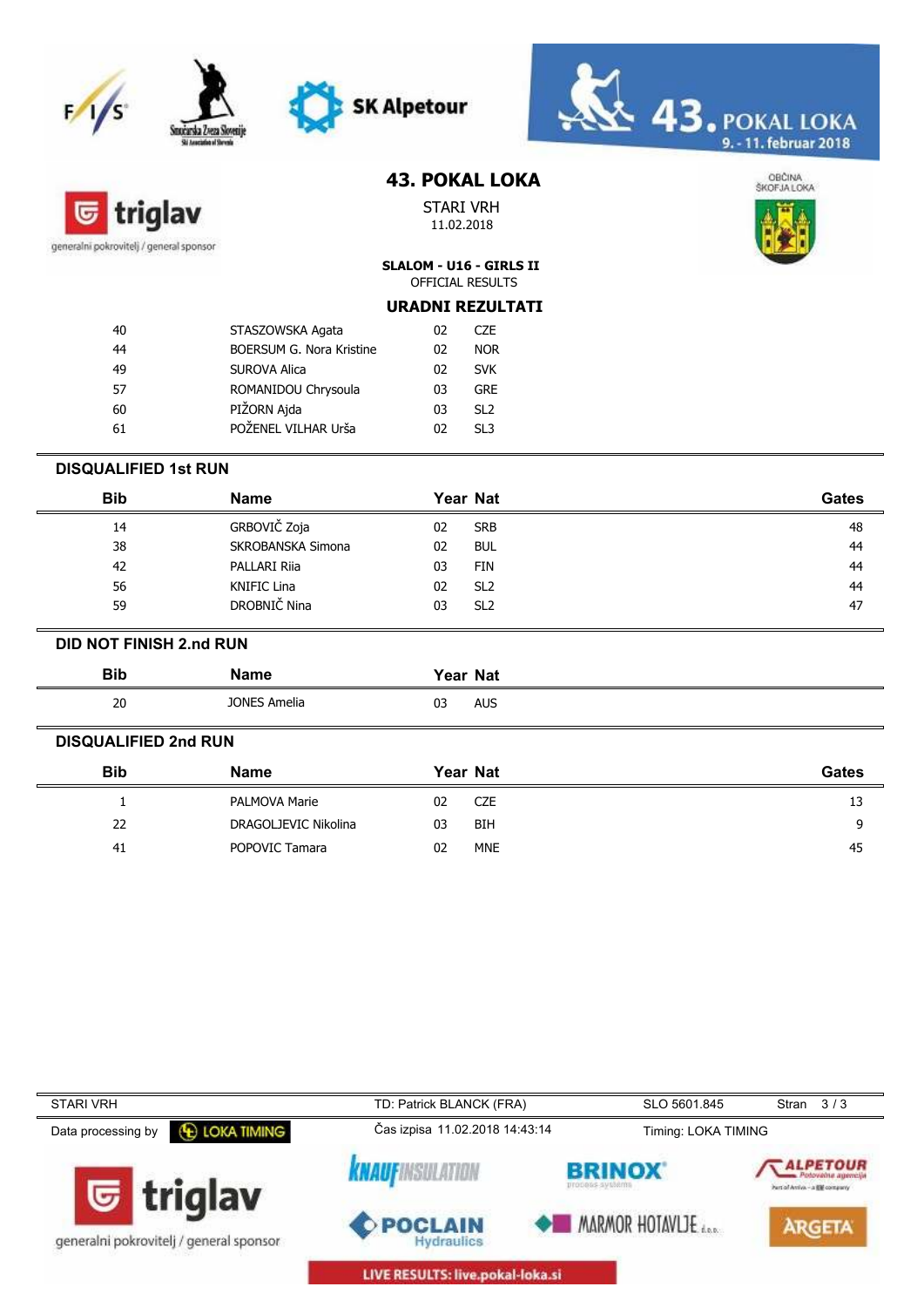

triglav

generalni pokrovitelj / general sponsor

匠





# **43. POKAL LOKA**

STARI VRH 11.02.2018



**SLALOM - U16 - BOYS II** OFFICIAL RESULTS

### **URADNI REZULTATI**

| Jury                                                                                 |          |                          | <b>Technical Data</b>  |               |                                |          |               |
|--------------------------------------------------------------------------------------|----------|--------------------------|------------------------|---------------|--------------------------------|----------|---------------|
| <b>TD FIS</b><br>Patrick BLANCK                                                      |          | <b>FRA</b>               | Name of course         | <b>POSEKA</b> |                                |          |               |
| Referee<br>Jenny SHUTE                                                               |          | <b>GBR</b>               | Start                  | 1040          |                                |          |               |
|                                                                                      |          |                          | Finish                 | 900           |                                |          |               |
| <b>Chief of Race</b><br>Janez DEKLEVA                                                |          | <b>SLO</b>               | Vertical drop          | 140           |                                |          |               |
|                                                                                      |          |                          | FIS Hom. No.           | 11639/01/15   |                                |          |               |
| 1st run                                                                              |          |                          | 2nd run                |               |                                |          |               |
| Uroš PETERNEL<br>Course Setter                                                       |          | <b>SLO</b>               | Martin BUDAL           |               | <b>NOR</b>                     |          |               |
| Number of gates<br>48                                                                |          |                          | 50                     |               |                                |          |               |
| 10:30<br>Start time                                                                  |          |                          | 12:45                  |               |                                |          |               |
| Bib<br><b>TRIGLAV</b>                                                                |          |                          |                        |               |                                |          |               |
| A - Gašper KEMPERLE<br>Forerunners                                                   |          | <b>SLO</b>               | Gašper KEMPERLE        |               | <b>SLO</b>                     |          |               |
| Oto VRANICAR<br>В                                                                    |          | <b>SLO</b>               | Oto VRANICAR           |               | <b>SLO</b>                     |          |               |
| Anze GARTNER<br>C                                                                    |          | <b>SLO</b>               | Anze GARTNER           |               | <b>SLO</b>                     |          |               |
| Nicolas NEIMAN<br>D                                                                  |          | ARG                      | <b>Valentino DOLCE</b> |               | ARG                            |          |               |
| Joana RODRIGUEZ<br>E<br>Weather:<br>cloudy<br>Snow: compact start: -2°C Finish: -2°C |          | ARG                      | Joana RODRIGUEZ        | temp/         | ARG<br>Start: -1°C Finish: 1°C |          |               |
| Bib                                                                                  |          |                          |                        |               | <b>TOTAL</b>                   |          |               |
| Rank<br>Name                                                                         | Year Nat |                          | 1st run                | 2nd run       |                                | Diff.    | <b>Points</b> |
| 102<br>SOLBERG Eirik Hystad<br>$\mathbf{1}$                                          | 02       | <b>NOR</b>               | 0:42.82                | 0:43.79       | 1:26.61                        |          | 25,00         |
| 2<br>TAPANAINEN Jaakko<br>75                                                         | 02       | <b>FIN</b>               | 0:41.96                | 0:45.10       | 1:27.06                        | $+00:45$ | 20,00         |
| STOJANOVIČ Rok<br>3<br>103                                                           | 02       | <b>SLO</b>               | 0:43.25                | 0:43.87       | 1:27.12                        | $+00:51$ | 15,00         |
| <b>KUBES David</b><br>4<br>87                                                        | 02       | CZE                      | 0:42.95                | 0:44.34       | 1:27.29                        | $+00:68$ | 12,00         |
| 5<br>94<br><b>GISKAAS Eirik Schau</b>                                                | 02       | <b>NOR</b>               | 0:42.23                | 0:45.14       | 1:27.37                        | $+00:76$ | 11,00         |
| LJUTIĆ Tvrtko<br>6<br>96                                                             | 02       | <b>CRO</b>               | 0:42.92                | 0:44.57       | 1:27.49                        | $+00:88$ | 10,00         |
| $\overline{7}$<br><b>NOSEK Daniel</b><br>110                                         | 03       | <b>SVK</b>               | 0:43.18                | 0:44.69       | 1:27.87                        | $+01:26$ | 9,00          |
| 8<br>115<br><b>WASHBURN Marat</b>                                                    | 02       | <b>USA</b>               | 0:43.01                | 0:45.16       | 1:28.17                        | $+01:56$ | 8,00          |
| 9<br>71<br>STOILOV Konstantin                                                        | 02       | <b>BUL</b>               | 0:43.27                | 0:44.99       | 1:28.26                        | $+01:65$ | 7,00          |
| 10<br>112<br><b>SLADE Ted</b>                                                        | 02       | <b>GBR</b>               | 0:44.51                | 0:44.07       | 1:28.58                        | $+01:97$ | 6,00          |
| 107<br>PAUL Pedro<br>11                                                              | 02       | <b>ARG</b>               | 0:44.19                | 0:44.61       | 1:28.80                        | $+02:19$ | 5,00          |
| LOTRIČ Bine<br>12<br>138                                                             | 02       | SL <sub>2</sub>          | 0:44.44                | 0:44.54       | 1:28.98                        | $+02:37$ | 4,00          |
| 12<br>PETRUF Adrian<br>80                                                            | 03       | <b>SVK</b>               | 0:42.94                | 0:46.04       | 1:28.98                        | $+02:37$ | 4,00          |
| <b>BERKIN Derin</b><br>14<br>93                                                      | 02       | <b>TUR</b>               | 0:43.76                | 0:45.29       | 1:29.05                        | $+02:44$ | 2,00          |
| <b>BEGOVIĆ Roko</b><br>15<br>114                                                     | 03       | <b>CRO</b>               | 0:44.39                | 0:44.78       | 1:29.17                        | $+02:56$ | 1,00          |
| <b>URY Balit</b><br>16<br>78                                                         | 03       | <b>HUN</b>               | 0:43.28                | 0:46.03       | 1:29.31                        | $+02:70$ | 0,00          |
| 17<br>KRELJ Rožle<br>144                                                             | 02       | SL <sub>3</sub>          | 0:44.49                | 0:45.34       | 1:29.83                        | $+03:22$ | 0,00          |
|                                                                                      |          |                          |                        |               |                                |          |               |
| 18<br>84<br>MACAULAY Aiden                                                           | 02<br>03 | <b>CAN</b>               | 0:43.67                | 0:46.23       | 1:29.90                        | $+03:29$ | 0,00          |
| <b>GRAHL-MADSEN Hans</b><br>19<br>128                                                |          | <b>NOR</b>               | 0:44.36                | 0:45.78       | 1:30.14                        | $+03:53$ | 0,00          |
| 20<br>117<br><b>WYFFELS Robin</b>                                                    | 02       | <b>BEL</b>               | 0:44.87                | 0:45.50       | 1:30.37                        | $+03:76$ | 0,00          |
|                                                                                      |          |                          |                        |               | 0643.845                       |          | Stran 1/3     |
| <b>STARI VRH</b>                                                                     |          | TD: Patrick BLANCK (FRA) |                        |               |                                |          |               |



generalni pokrovitelj / general sponsor



*<u>KNAUFINSULATION</u>* 



MARMOR HOTAVLJE



**ARGETA** 

LIVE RESULTS: live.pokal-loka.si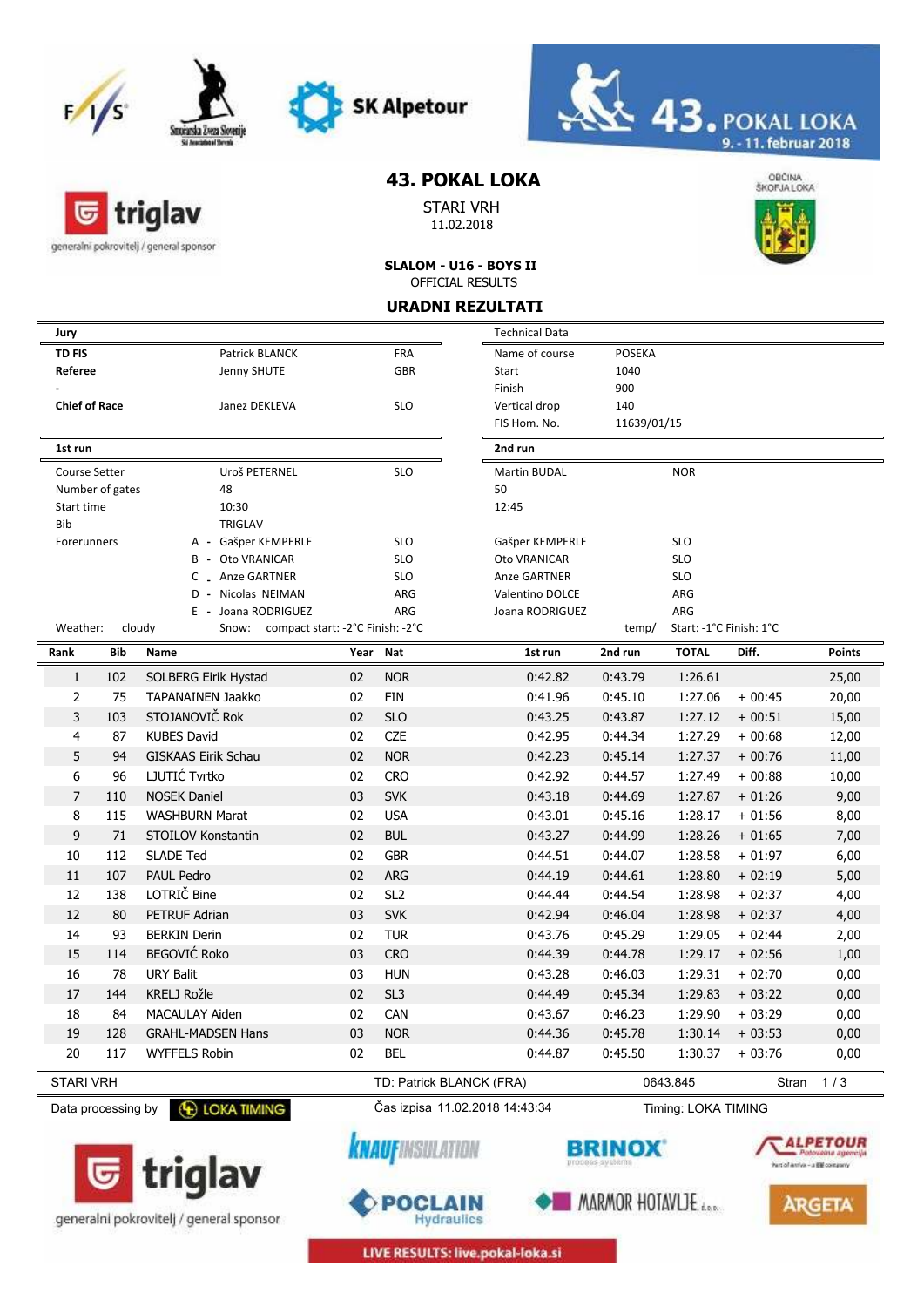





## **43. POKAL LOKA**

STARI VRH 11.02.2018



hunail Antio - a Bill company

**ARGETA** 

MARMOR HOTAVLJE

generalni pokrovitelj / general sponsor

G

triglav

#### **SLALOM - U16 - BOYS II** OFFICIAL RESULTS

#### **URADNI REZULTATI**

| Rank | <b>Bib</b> | Name                      |    | Year Nat        | 1st run | 2nd run | <b>TOTAL</b> | Diff.    | <b>Points</b> |
|------|------------|---------------------------|----|-----------------|---------|---------|--------------|----------|---------------|
| 21   | 105        | <b>BENEDETTI Alberto</b>  | 03 | <b>ITA</b>      | 0:45.01 | 0:45.79 | 1:30.80      | $+04:19$ | 0,00          |
| 22   | 125        | <b>KLEIN Vaclav</b>       | 02 | <b>SVK</b>      | 0:45.33 | 0:45.49 | 1:30.82      | $+04:21$ | 0,00          |
| 23   | 111        | <b>DAMANT Ben</b>         | 02 | <b>CAN</b>      | 0:45.11 | 0:46.29 | 1:31.40      | $+04:79$ | 0,00          |
| 24   | 126        | <b>KAFERINOV Kostadin</b> | 03 | <b>BUL</b>      | 0:44.93 | 0:46.50 | 1:31.43      | $+04:82$ | 0,00          |
| 25   | 140        | <b>ALARCON Bautista</b>   | 02 | <b>ARG</b>      | 0:45.50 | 0:47.59 | 1:33.09      | $+06:48$ | 0,00          |
| 26   | 136        | <b>PINI Maximilian</b>    | 02 | <b>GBR</b>      | 0:45.62 | 0:48.12 | 1:33.74      | $+07:13$ | 0,00          |
| 27   | 120        | <b>LAMOUREUX Cole</b>     | 02 | <b>CAN</b>      | 0:46.49 | 0:48.59 | 1:35.08      | $+08:47$ | 0,00          |
| 28   | 108        | <b>ISCIMENLER Eren</b>    | 02 | <b>TUR</b>      | 0:47.21 | 0:48.22 | 1:35.43      | $+08:82$ | 0,00          |
| 29   | 137        | <b>DUBROVICS Jerry</b>    | 03 | <b>FIN</b>      | 0:47.21 | 0:48.83 | 1:36.04      | $+09:43$ | 0,00          |
| 30   | 124        | <b>GREGURIĆ Tin</b>       | 02 | <b>CRO</b>      | 0:47.70 | 0:49.22 | 1:36.92      | $+10:31$ | 0,00          |
| 31   | 119        | CASE Toby                 | 02 | <b>GBR</b>      | 0:47.69 | 0:49.25 | 1:36.94      | $+10:33$ | 0,00          |
| 32   | 95         | <b>GULBIS Kristofers</b>  | 03 | LAT             | 0:47.72 | 0:50.22 | 1:37.94      | $+11:33$ | 0,00          |
| 33   | 97         | <b>BEITANS Marcis</b>     | 02 | LAT             | 0:47.70 | 0:50.53 | 1:38.23      | $+11:62$ | 0,00          |
| 34   | 104        | PANTELIĆ Uglješa          | 02 | <b>SRB</b>      | 0:49.17 | 0:51.79 | 1:40.96      | $+14:35$ | 0,00          |
| 35   | 127        | <b>BRUERS Quillan</b>     | 02 | <b>BEL</b>      | 0:49.33 | 0:52.80 | 1:42.13      | $+15:52$ | 0,00          |
| 36   | 135        | <b>BREZNI Karlo</b>       | 02 | <b>CRO</b>      | 0:51.15 | 0:51.43 | 1:42.58      | $+15:97$ | 0,00          |
| 37   | 131        | AŽNOH Rok                 | 02 | <b>SLO</b>      | 0:58.37 | 0:45.24 | 1:43.61      | $+17:00$ | 0,00          |
| 38   | 142        | ŠINKOVEC Luka             | 03 | SL3             | 0:49.97 | 0:54.37 | 1:44.34      | $+17:73$ | 0,00          |
| 39   | 81         | PROTOPSALTIS Ioannis      | 02 | <b>GRE</b>      | 0:50.57 | 0:55.68 | 1:46.25      | $+19:64$ | 0,00          |
| 40   | 118        | <b>WHENCKE Máximo</b>     | 02 | <b>ARG</b>      | 0:54.25 | 0:52.02 | 1:46.27      | $+19:66$ | 0,00          |
| 41   | 143        | <b>BELEHAR Luka</b>       | 03 | SL <sub>3</sub> | 0:54.93 | 0:51.93 | 1:46.86      | $+20:25$ | 0,00          |
| 42   | 101        | <b>SZER Rory</b>          | 03 | <b>AUS</b>      | 0:54.42 | 0:54.47 | 1:48.89      | $+22:28$ | 0,00          |

#### **DID NOT FINISH 1st RUN**

| <b>Bib</b>         | <b>Name</b>               | Year Nat                       |            |                     |              |  |
|--------------------|---------------------------|--------------------------------|------------|---------------------|--------------|--|
| 73                 | KRIŽAJ Martin             | 02                             | <b>SLO</b> |                     |              |  |
| 76                 | <b>ROBERTS Keir</b>       | 02                             | <b>NZL</b> |                     |              |  |
| 82                 | <b>HASANBEGOVIC Salih</b> | 02                             | <b>BIH</b> |                     |              |  |
| 83                 | <b>MAISANO Will</b>       | 03                             | <b>AUS</b> |                     |              |  |
| 89                 | TOMOVIĆ Aleksa            | 03                             | <b>SRB</b> |                     |              |  |
| 91                 | <b>GRUDNIK Kacper</b>     | 02                             | <b>POL</b> |                     |              |  |
| 100                | SEMERDJIEV Nikola         | 02                             | <b>BUL</b> |                     |              |  |
| 106                | <b>TRUNK Tamas</b>        | 03                             | <b>HUN</b> |                     |              |  |
| 109                | <b>KOPECKY Adam</b>       | 02                             | <b>CZE</b> |                     |              |  |
| 113                | <b>HALLBERG Eduard</b>    | 03                             | <b>FIN</b> |                     |              |  |
| 122                | <b>KOC Yusuf</b>          | 03                             | <b>TUR</b> |                     |              |  |
| <b>STARI VRH</b>   |                           | TD: Patrick BLANCK (FRA)       |            | SLO 0643.845        | 2/3<br>Stran |  |
| Data processing by | <b>E LOKA TIMING</b>      | Čas izpisa 11.02.2018 14:43:35 |            | Timing: LOKA TIMING |              |  |
|                    | $\blacksquare$            |                                |            | <b>BRINOX</b>       |              |  |



generalni pokrovitelj / general sponsor



LIVE RESULTS: live.pokal-loka.si